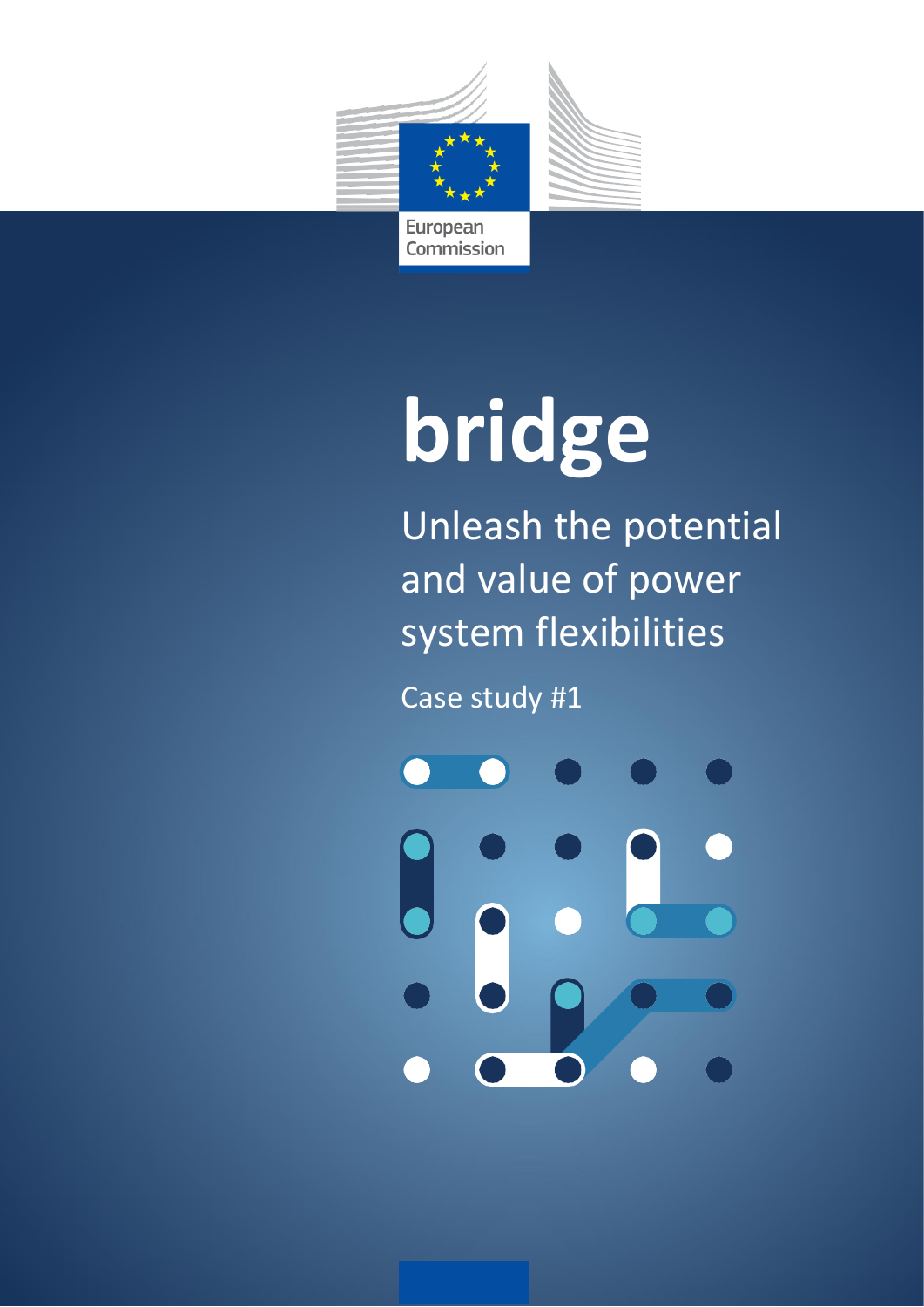# Unleash the potential and value of power system flexibilities

Case study #1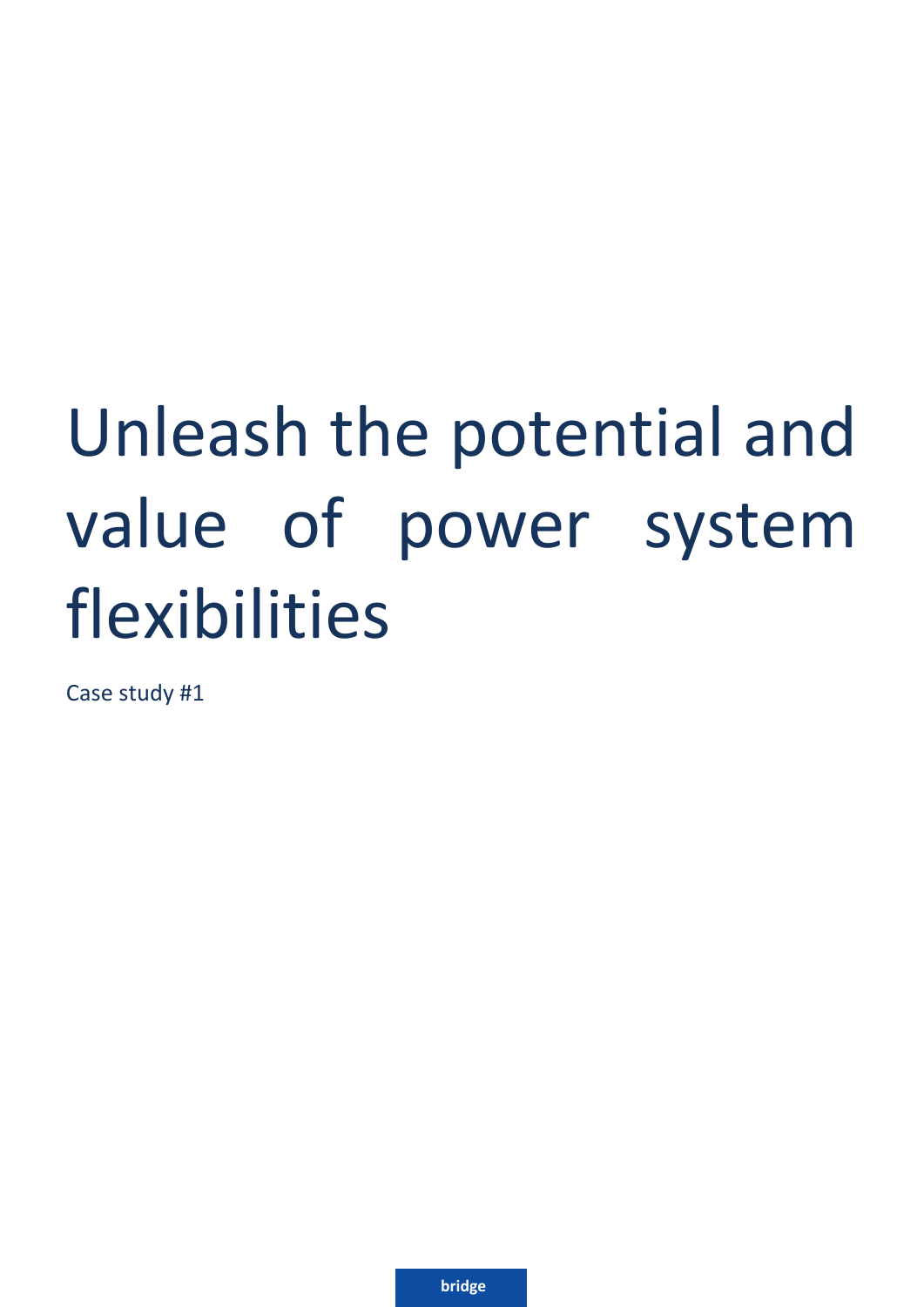### LEGAL NOTICE

This document has been prepared for the European Commission. However, it reflects the views only of the authors, and the Commission cannot be held responsible for any use which may be made of the information contained therein. More information on the European Union is available on the Internet [\(http://www.europa.eu\)](http://www.europa.eu/).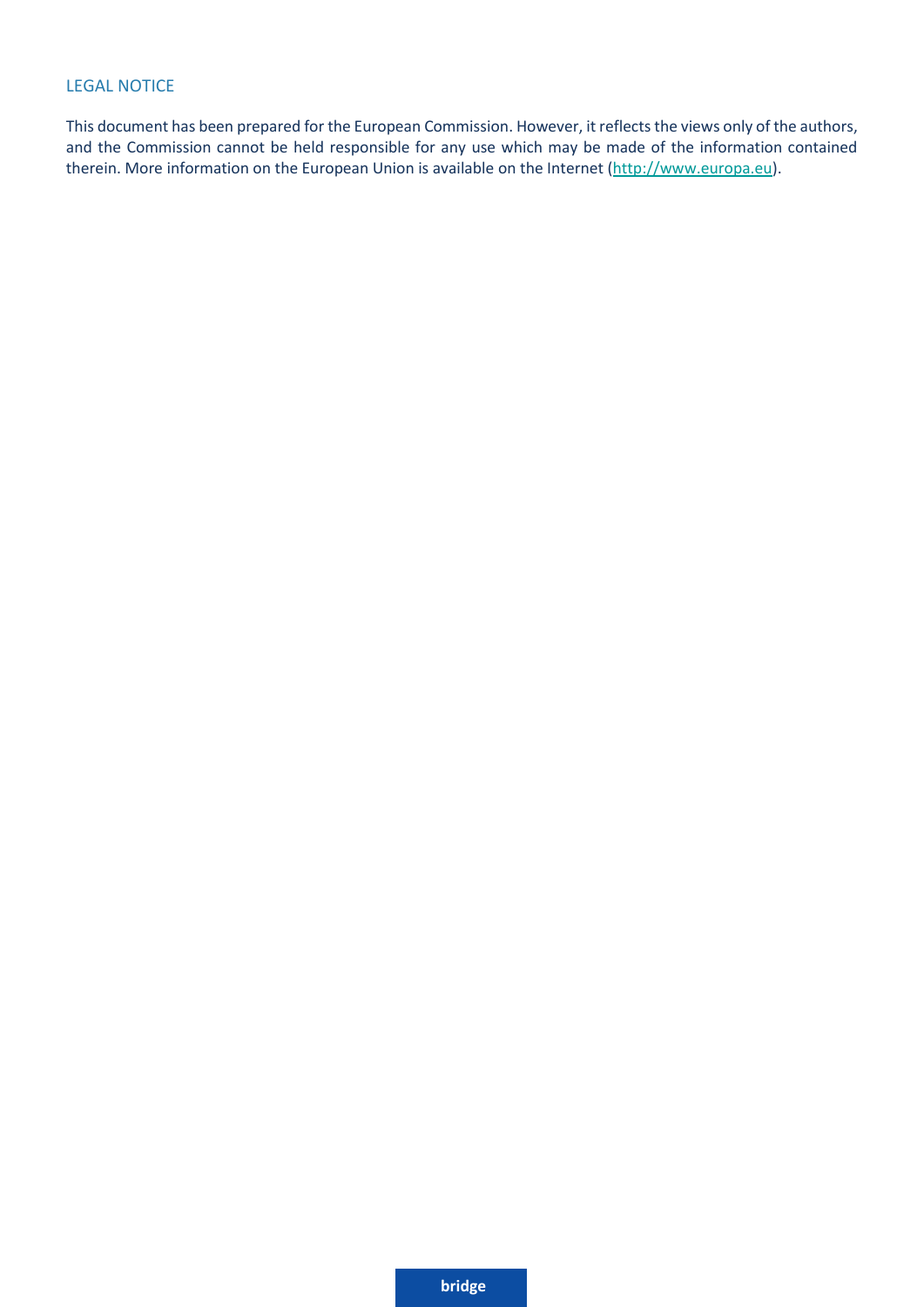

# **DOCUMENT INFORMATION**

#### Editors

- Clémentine Coujard, Dowel Innovation
- Athanase Vafeas, Dowel Innovation

#### Support from BRIDGE secretariat

- Shenja Ruthenberg, *CLERENS, BRIDGE Secretariat*
- Marcos Jareño*, ZABALA, BRIDGE Secretariat Coordinator*

#### Acknowledgements

The editors would like to acknowledge the valuable inputs from the communication managers involved in the different BRIDGE projects, who participated and contributed to the regular meetings of the task force and the consultation rounds as well as members of the SPRING team, all contributing to this BRIDGE Annual Report of TF Joint Communication.

#### European Commission

- *European Commission – Energy Directorate-General, Unit B5 "Innovation, research, digitalisation, competitiveness"*
- *European Climate, Infrastructure and Environment Executive Agency - Unit C.C2 "Horizon Europe Energy"*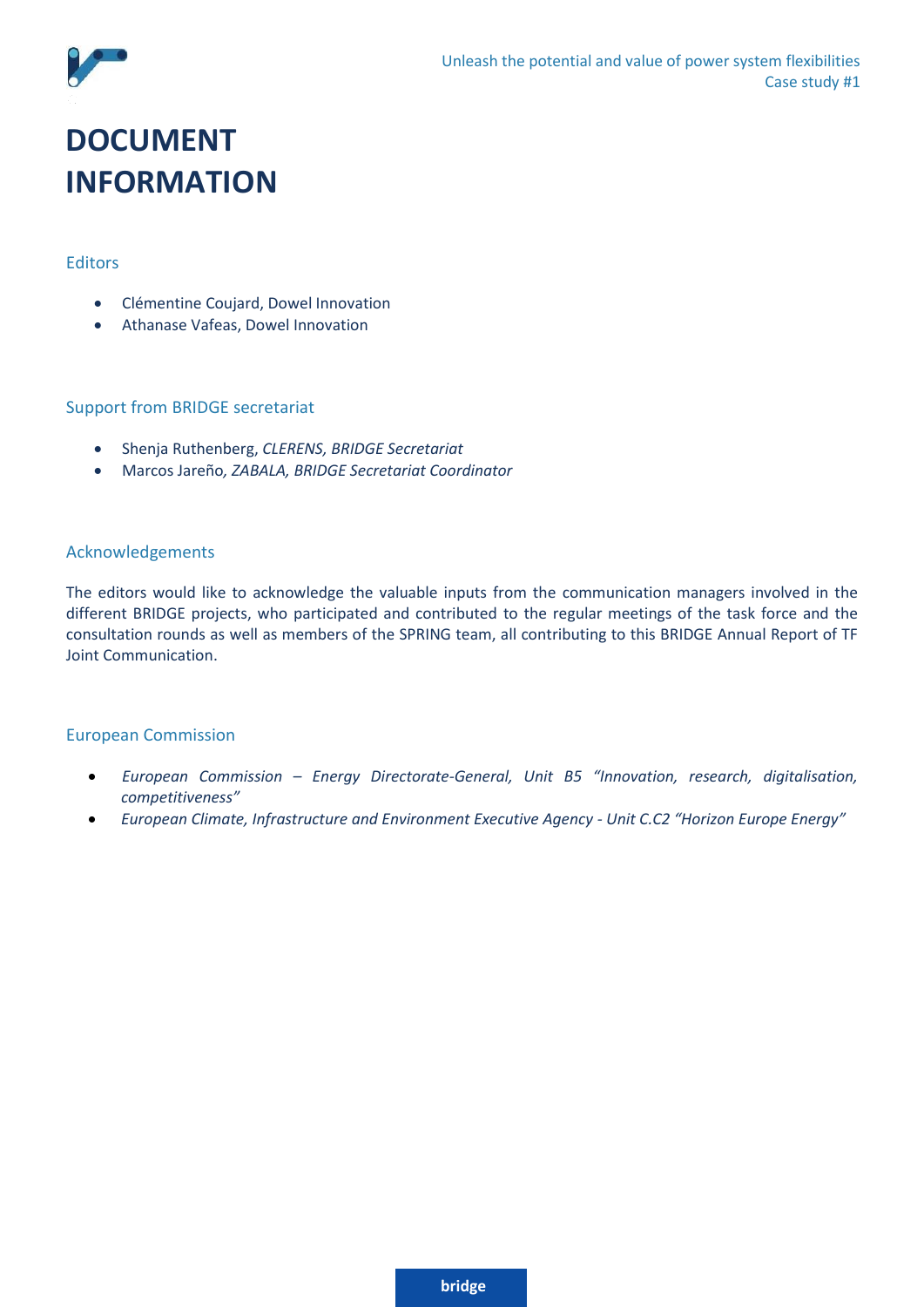

# **INDEX**

| 1.1 |                                                                                                            |  |
|-----|------------------------------------------------------------------------------------------------------------|--|
| 1.2 |                                                                                                            |  |
| 1.3 |                                                                                                            |  |
|     |                                                                                                            |  |
|     |                                                                                                            |  |
| 3.1 | At distribution level, forecast and control algorithms are tested to handle jointly flexibility and system |  |
| 3.2 |                                                                                                            |  |
| 3.3 |                                                                                                            |  |
| 3.4 | At transmission level, a flexibility bidding platform is developed and tested in a cross-border area 9     |  |
| 3.5 | To support grid stability against RES deployment, grid forming controls have proven their feasibility9     |  |
| 3.6 |                                                                                                            |  |
|     |                                                                                                            |  |
| 4.1 |                                                                                                            |  |
| 4.2 |                                                                                                            |  |
| 4.3 | Awareness-raising and co-creation processes succeed in fostering citizen engagement12                      |  |
| 4.4 | Simulations of zonal vs. nodal market architectures show the importance of forecast errors 12              |  |
| 4.5 | Specific recommendations are issued about capacity planning and regulatory evolutions13                    |  |
|     | 5. INVOLVEMENT OF FLEXIBILITY PROVIDERS to maximise the volume of flexibilities  14                        |  |
| 5.1 | Coupling flexibilities from transport, heating, storage and water to increase RES share proves technically |  |
| 5.2 |                                                                                                            |  |
| 5.3 | Wind power generators are testing the provision of Automatic Voltage Control and synthetic inertia15       |  |
|     |                                                                                                            |  |
|     |                                                                                                            |  |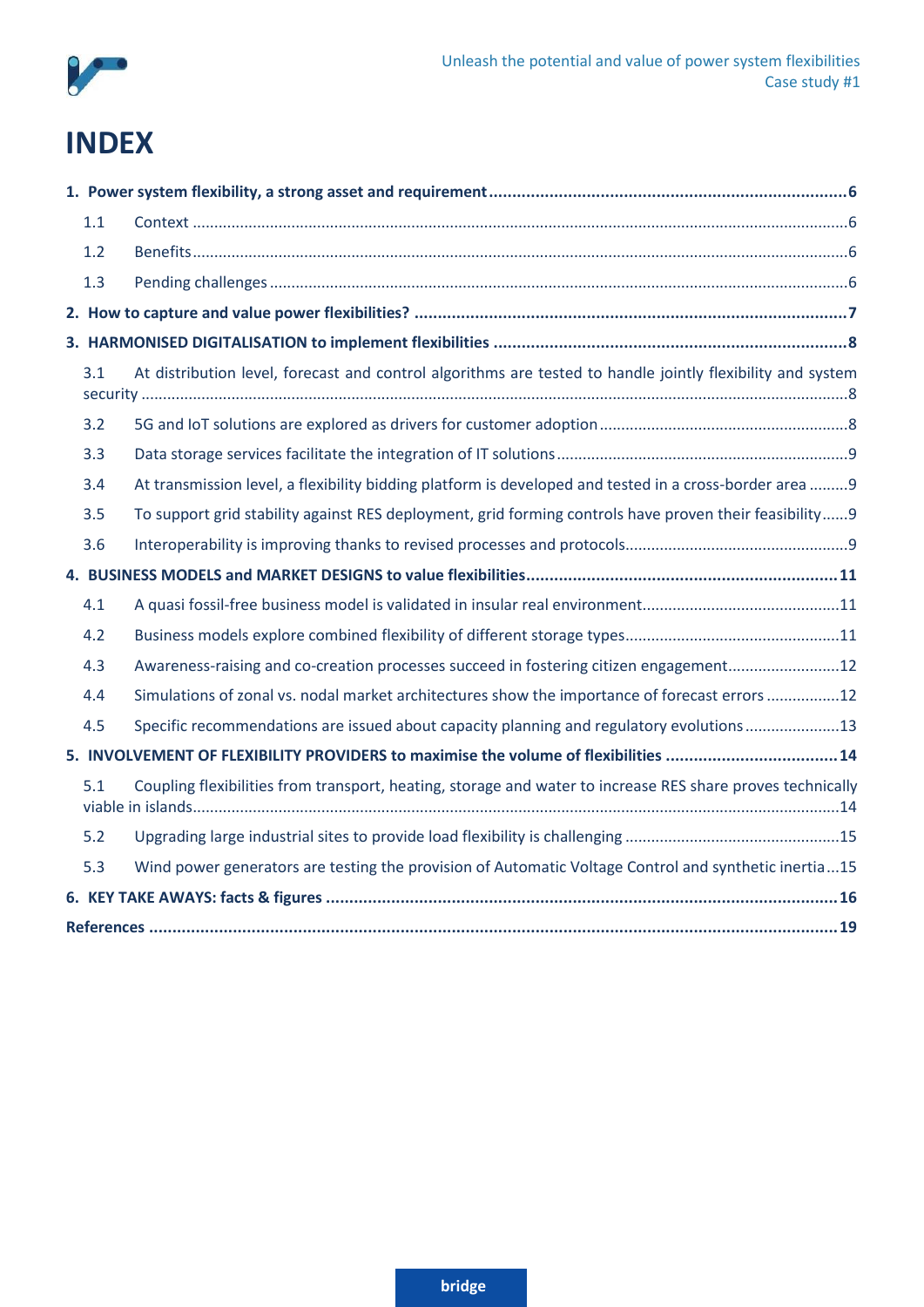

# <span id="page-5-0"></span>**1.Power system flexibility, a strong asset and requirement**

# <span id="page-5-1"></span>**1.1 Context**

In reaching the great ambition of a Climate-neutral Europe by 2050, renewable energy sources (RES) and the electrification of end uses have major roles to play. But they also constitute a key challenge for our historical electricity networks, designed in a time of centralised generation, single-way power flows and rotating machines:

- on the generation side, the intermittent nature of RES, their low predictability, their absence of physical inertia and their power electronics trigger instability issues on the network,
- on the demand side, new types of loads such as e-V charging put additional stress on local power systems

On the other hand, some recent technologies and regulations provide new opportunities to mitigate the effects of massive RES integration and end-user electrification:

- Storage solutions provide a direct source of flexibility to balance and operate the system in a safer way
- The Clean energy for all Europeans legislative package will enable consumers and prosumers participate in new markets and be remunerated to adapt their behaviours to the grid needs
- Digital technologies enable a deeper and faster coordination of all power system components and participants creating the conditions of all types of flexibility.

### <span id="page-5-2"></span>**1.2 Benefits**

These elements combined can deliver new sources of flexibilities for the electricity networks, that can help:

- Limit and/or defer grid reinforcement investments, and therefore enable the further integration of RES at an acceptable cost for society
- Improve network operation via new types of services, provided by new types of stakeholders
- Increase consumer engagement toward energy and overall power system efficiency.

### <span id="page-5-3"></span>**1.3 Pending challenges**

Implementing new sources of flexibilities in the power system implies to answer, among others, the following questions:

- What are precisely the flexibility services needed by network operators, considering the evolutions generation and demand required by the energy transition?
- Which solutions can meet these needs in a profitable manner?
- How can the value of flexibity be distributed among the different stakeholders?

The next pages illustrate how some of the BRIDGE projects contribute to answering these questions.

**In a spirit of synthesis and conciseness, only a limited selection of illustrative project results is presented, as of September 2021.**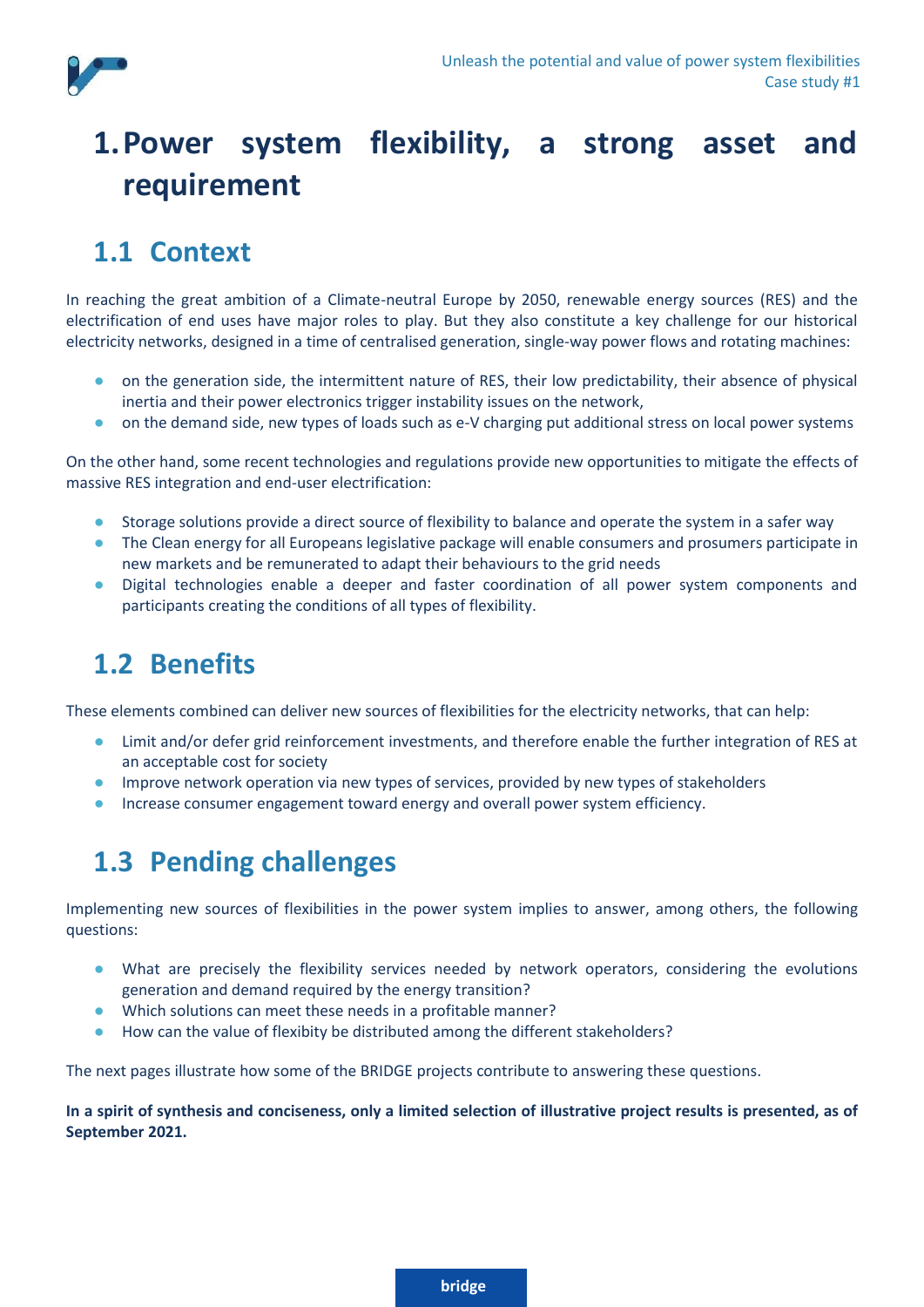

# <span id="page-6-0"></span>**2.How to capture and value power flexibilities?**

In order to identify and capture the sources of flexibility within the system, turn them into valuable services to the grid, and remunerate these services in a stimulating manner, three main building blocks are investigated by H2020 projects:

- **HARMONISED DIGITALISATION** to implement flexibilities. This refers to the development and integration of controls, automation and real-time communication solutions through an interoperable approach, allowing responsive behaviours of network assets and market participants to market/grid requests
- **BUSINESS MODELS & MARKET DESIGNS to** reach the profitability of flexibility services. This means assessing the flexiblity services required, and how such services can be provided in a profitable manner through combinations of technical solutions, market players and market conditions
- **INVOLVEMENT OF FLEXIBILITY PROVIDERS:** to maximise the volume of flexibilities consisting in the real-life implementation and testing of RES and demand-side flexibilities to evaluate their potential for scale-up and replication.



Figure 1: The three building blocks to explore power system flexibilities

This case study focuses on five H2020 projects that address those buildings blocks complementarily:









**INVADE** 

- OSMOSE investigates the optimal mix of flexibilities with a focus on the transmission grid, through four TSO-led demonstrations.
- FLEXIGRID develops interoperable hardware and software solutions for flexibility services at distribution level.
- INSULAE aims to demonstrate RES-based power systems in geographic islands with a full systems approach that augments synergies achieving lower operating costs with high RES penetration.
- SMILE focuses on demonstrating smart grid solutions in three islands with different policy, regulatory and market contexts.
- INVADE deals with the integration of eV and batteries to empower storage in distribution grids. The Norvegian demonstration explores eV user behaviours, while the Dutch demonstration tests different charge points (home, office, public space)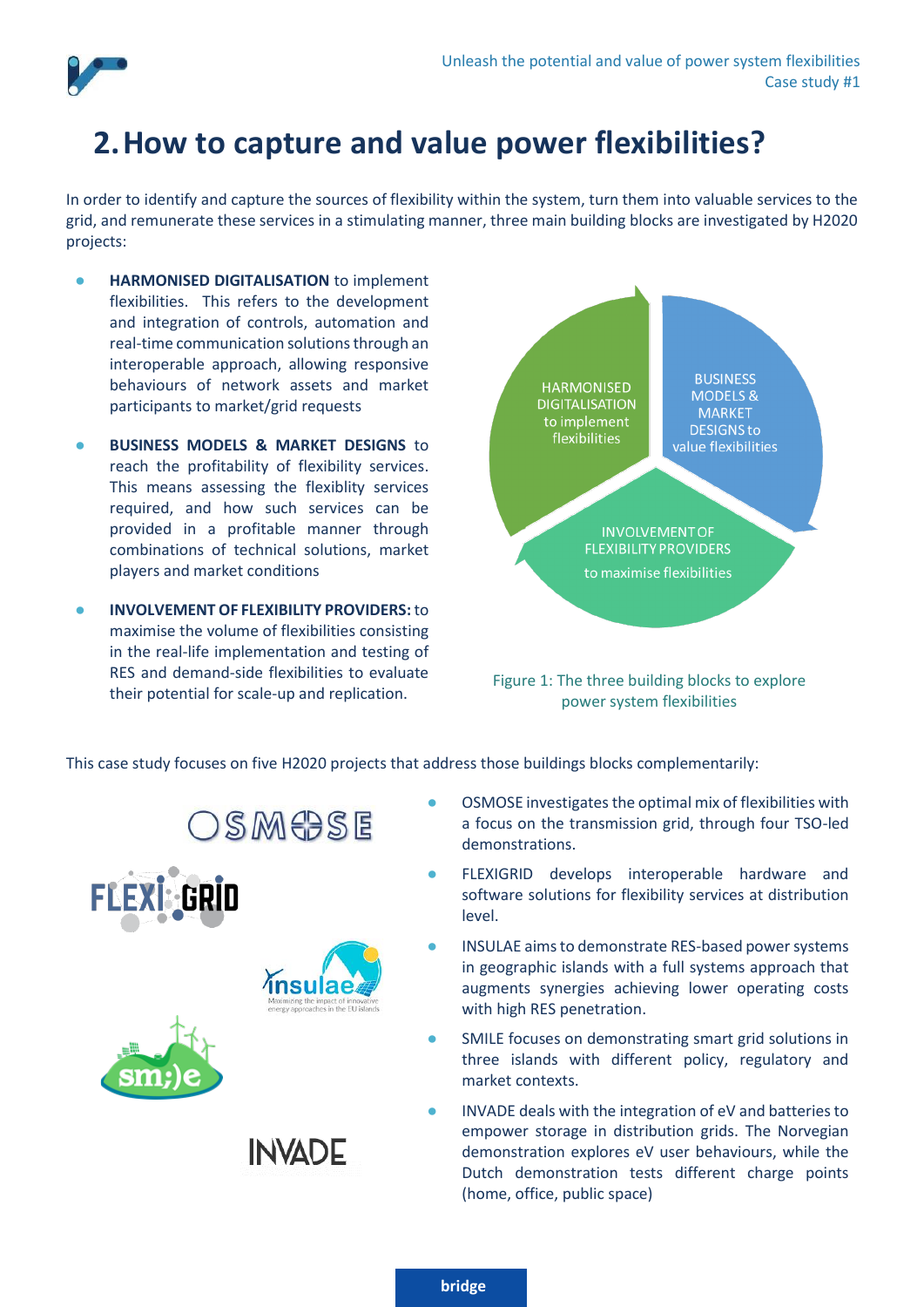

# <span id="page-7-0"></span>**3.HARMONISED DIGITALISATION to implement flexibilities**

Digital technologies offer opportunities to better coordinate 1) the different assets of the power systems, with controls on RES generation, storage, grid components and end-user loads to ensure grid stability; and 2) the different stakeholders in the electricity markets, with real-time data-exchange platforms accessible to all parties. However, some technical challenges remain, such interoperability issues, and data governance, or limited maturity of some technological solutions.

# <span id="page-7-1"></span>**3.1 At distribution level, forecast and control algorithms are tested to handle jointly flexibility and system security**

- **FLEXIGRID** project in its goal to enhance the grid hosting capacity of RES, through DR, P2X, electricity storage and variable generation has developed algorithms to improve distribution network operation considering jointly flexibility and system security. As of today the developed tools include a software module for demand and generation forecasting whose algorithms will be fine tuned in demonstration. The second tool consists in a platform for improved control technologies for smart operation of grid assets, which enabled the defintion of IoT devices for microgrid smart control (e.g. Energy Box integrated in distribution secondary substation) [source project coordinator contribution 'August 2021 achievements']
- **FLEXIGRID** project analysed also the RES hosting capacity and its effect on power system security: the identification of current **protection** devices in faulted phase and directionality declaration are both highly valuable for the defintion of new secured algorithms [source project coordinator contribution 'August 2021 achievements']
- **FLEXIGRID** project in its goal to mitigate (short and long term) congestions in the distributed grid has specifically developed a software module for congestion management which will be tested in a pilot in Greece [source project coordinator contribution 'August 2021 achievements']
- Within **SMILE**, an aggregator platform (Load controller) enables energy consumers and producers in the Orkney demonstrator to access the value of the latent flexibility in their energy consumption and production patterns. With intelligent control, flexible assets may be used to provide balancing or ancillary services to the power system, which in turn will facilitate the cost effective integration of renewable energy and electric vehicles into the power system [source project coordinator, September 2021]

# <span id="page-7-2"></span>**3.2 5G and IoT solutions are explored as drivers for customer adoption**

● **Unije island** in Croatia in its ambition to become a self-sufficient island has deployed a specific use case in **INSULAE** project combining digitalisation and customer adoption and aims at empowering islands' energy communities through 5G and IoT technologies for flexibility services. Inhabitants will be in position to monitor and manage all their consumption through a connection to the control centre. As of mid 2021, equipment is installed in several households in the islands and demonstration is ready to start (source [website\)](file:///C:/Users/lnielsen.FCIRCE/AppData/Local/Microsoft/Windows/INetCache/Content.Outlook/54BNOAMZ/nsulae-h2020.eu/pilots/lighthouse-island-1-unije).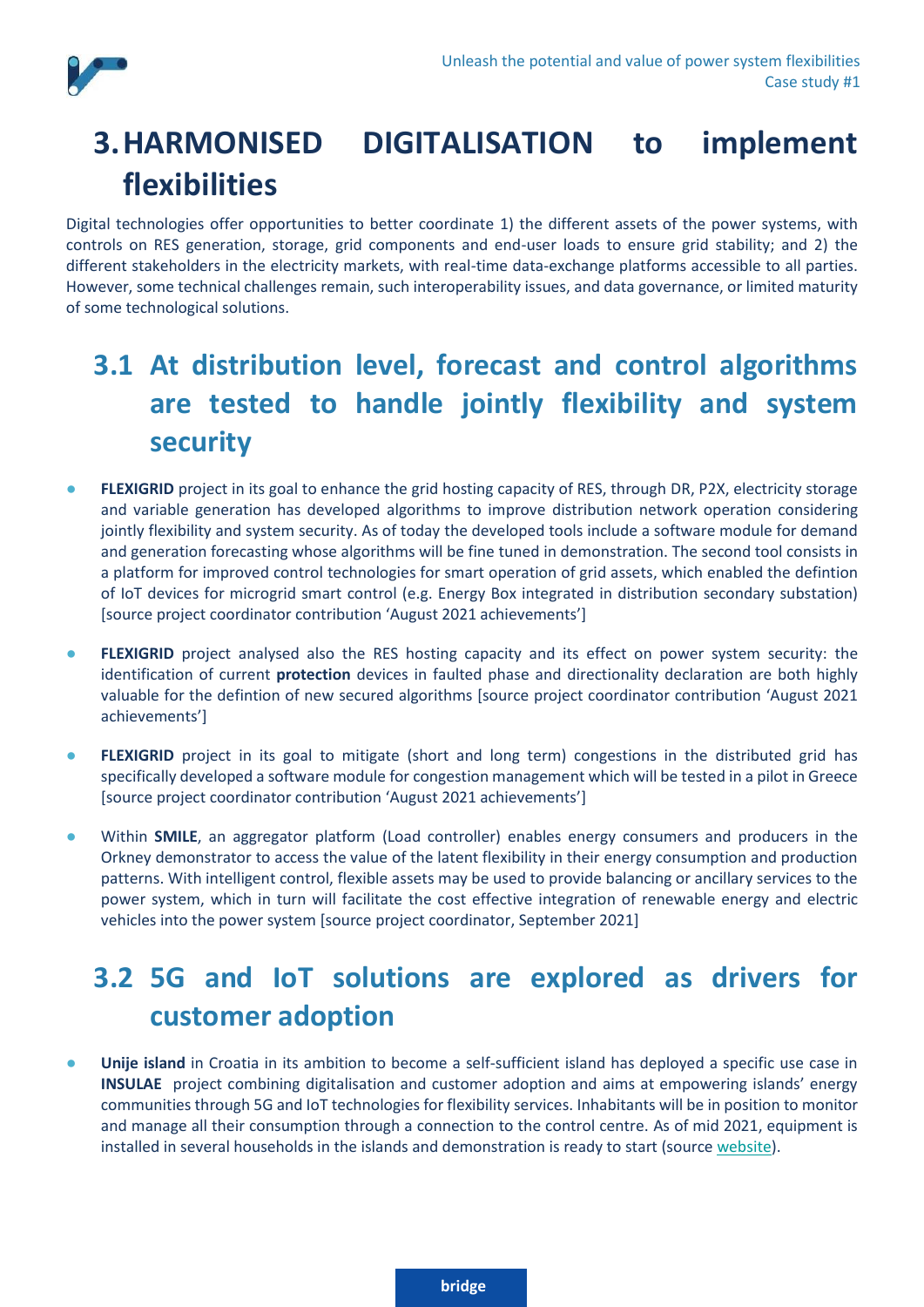

# <span id="page-8-0"></span>**3.3 Data storage services facilitate the integration of IT solutions**

In **SMILE**, the Energy Management System (EMS) consists of a flexible data storage and querying system, which integrates all the technological solutions tested in the Madeira demonstrator. The datastore and visualization aspect of the EMS provides a hardware agnostic approach for electricity monitoring and feedback. The datastore service can enable installations or equipment to be easily integrated (data wise) with third parties. This service can also be used to integrate data from equipment which belong to different vendors or installation, which cannot otherwise be integrated in the same service. The datastore services also allow services that use that data as an input. One of these services that is currently implemented is a set of control algorithms for Battery Storage Systems. This remote service has the advantage of being able to consider not only data from the household, but also external information such as weather forecast. This service maximizes the utilization of the Battery Storage System considering self consumption or cost factors [source project coordinator, September 2021].

### <span id="page-8-1"></span>**3.4 At transmission level, a flexibility bidding platform is developed and tested in a cross-border area**

**OSMOSE** is testing a [cross-border market platform](https://www.osmose-h2020.eu/project-overview/wp6/) (FlexEnergy) for close-to-real time optimisation of grid resources at the Italian-Slovenian border. Flexibility providers use a dedicated bidding tool while the TSOs integrate a full market optimisation software suite in their business environment. Tests are ongoing for the activations of flexibility units 15 minutes to real time. [Deliverable D6.3, 2020].

# <span id="page-8-2"></span>**3.5 To support grid stability against RES deployment, grid forming controls have proven their feasibility**

- **OSMOSE** demonstrated [grid-forming algorithms](https://www.osmose-h2020.eu/project-overview/wp3/) in real environments. These inverter controls help mitigate grid disturbances at very short time scale, and are therefore particulary relevant for systems with high-RES penetration and low physical inertia. OSMOSE WP3 demonstrated that of-the-shelf converters equipped with grid forming controls can provide response to frequency variations of the power system in less than 5 milliseconds.
- **OSMOSE** WP3 also demonstrated that converters can perform grid forming on top of the conventional services they usually provide to the grid (e.g. peak shaving), and without oversizing the converter. Also the dedicated controls are robust against grid events such as voltage faults. These findings demonstrate that the grid forming capability can be added to existing devices at a limited cost to provide additional services, a significant step towards their economic viability.
- To enable manufacturers to integrate grid forming capabilities into their equipment, **OSMOSE** WP3 defined some precise technical specifications for grid forming devices, as well as a testing method to validate their related capability.

### <span id="page-8-3"></span>**3.6 Interoperability is improving thanks to revised processes and protocols**

**OSMOSE** enhanced the IEC61850 standard for the interoperability of electronic devices in substations. The engineering process proposed eases the specification, configuration and installation of intelligent electronic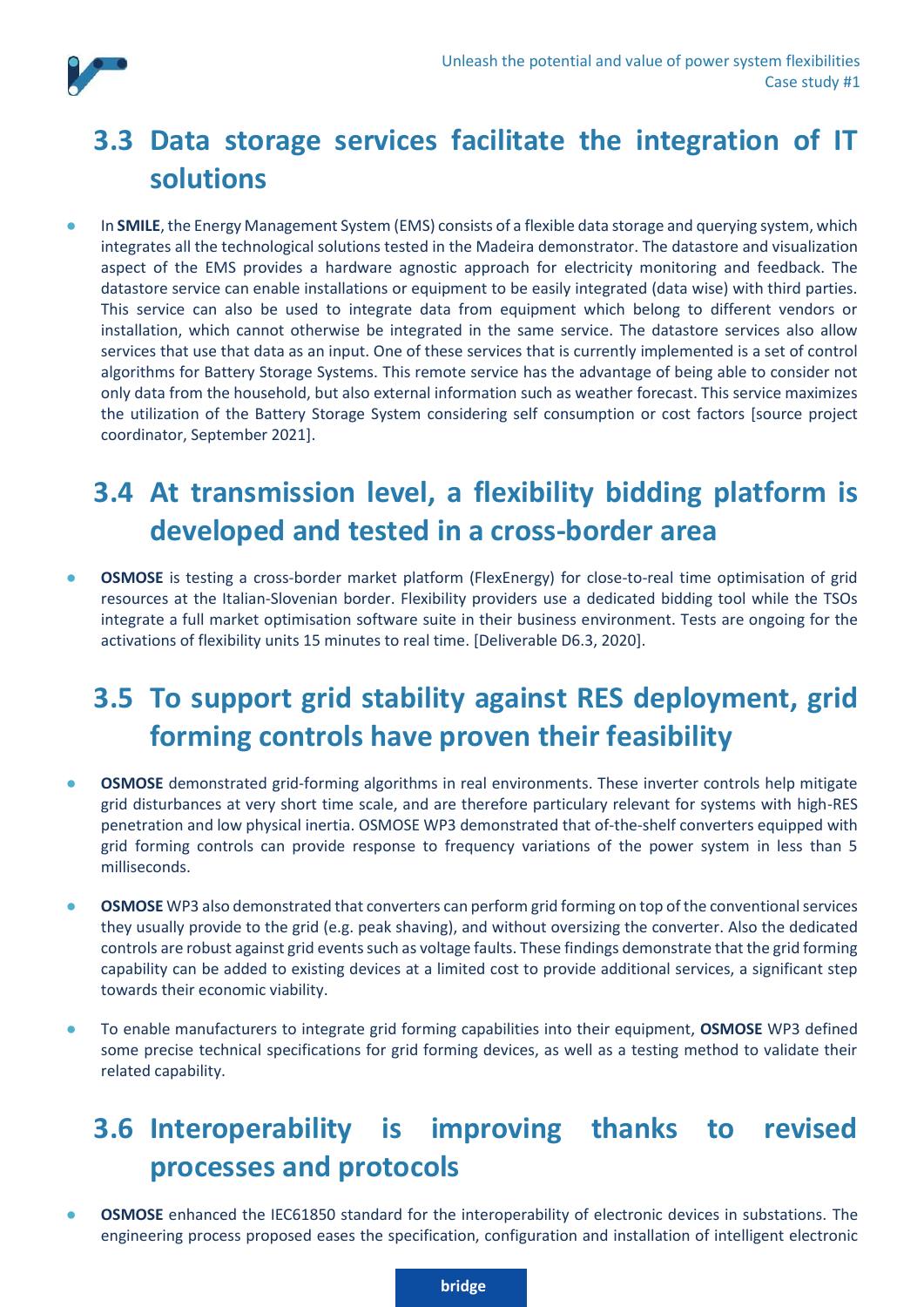

devices, enabling users to create vendor independent system specifications and making electronic devices' capabilities transparent to users [D7.1, 2020]

- **FLEXIGRID** develops standardised communication protocols and ICT infrastructure over the whole chain connecting networks, devices and remote management platforms. The Cyber ICT layer on top of the hardware and software layers supports interoperability and compatibility of the developed solutions with the different platforms used by the European DSOs.
- In **FLEXIGRID** project, communication infrastructures and communication protocols for smart meter data in critical moments and areas in a context of close to real time monitoring are also developed and will be tested in four European distribution grids.
- **INSULAE** through the Investment Planning Tool (IPT) and a big data platform and island categorisation as well as demonstrator replication activities will look to standardise the metrics for demonstrator outcomes and energy system improvements, allowing comparisons with other energy systems to be made and helping in planning of future energy systems.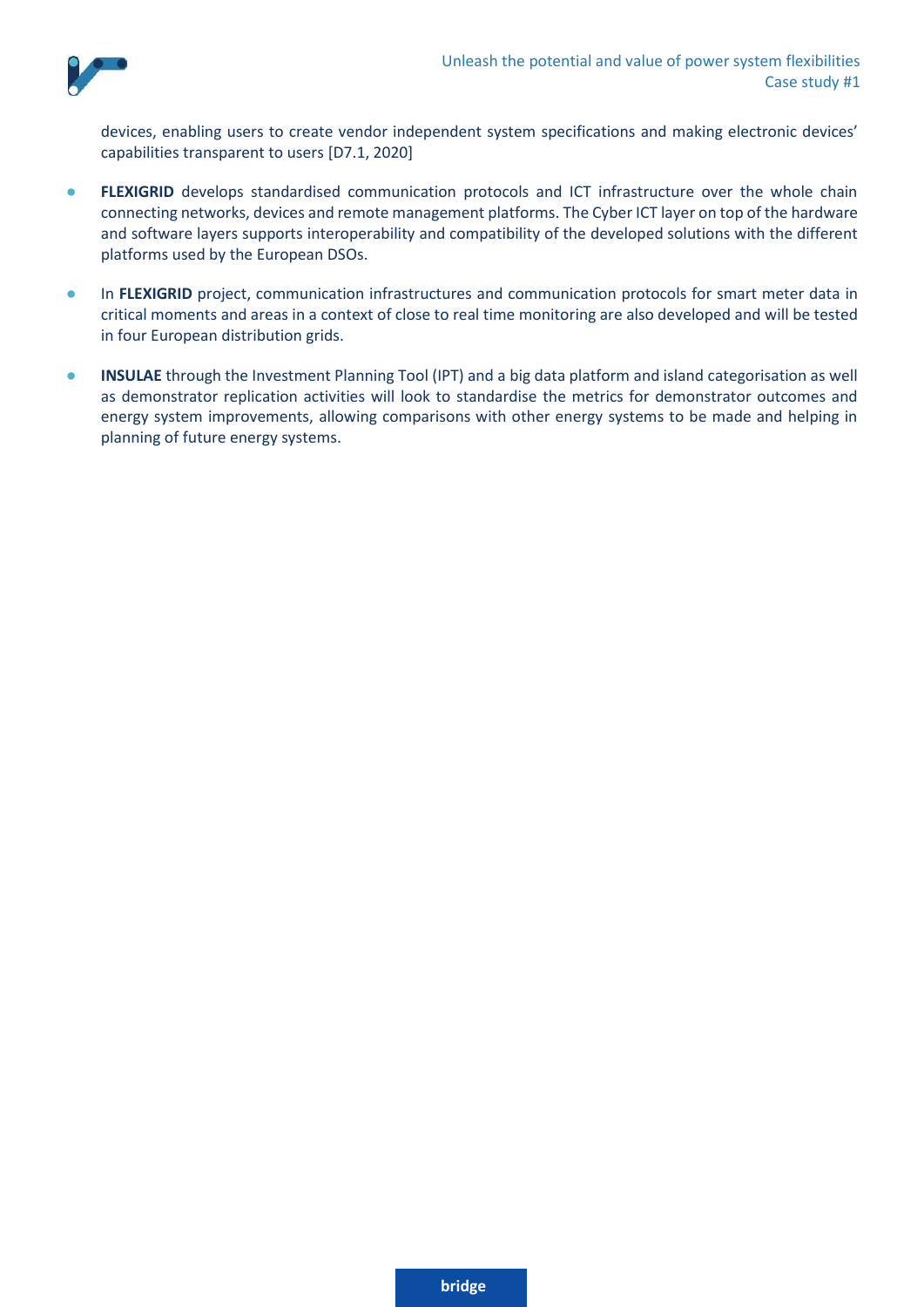

# <span id="page-10-0"></span>**4.BUSINESS MODELS and MARKET DESIGNS to value flexibilities**

While flexibility sources are quite well identified in the power system, the remaining challenge is to capture them in a way that is profitable for the different stakeholders involved. This implies to test the real implementation of flexibility services and identify the most suited business, market and regulatory conditions for the economic viability,

# <span id="page-10-1"></span>**4.1 A quasi fossil-free business model is validated in insular real environment**

● The Samsø island demonstration in **SMILE** is consistant with the vision to make it an island 'free of fossil fuel by 2030'. On the energy standpoint objective is to make a better use of the green electricity produced on the island through two technical objectives: testing a battery energy storage system and developing and testing a control system which allows for dynamic prices [Deliverable D3.1 SMILE and project demonstration]. The business model developed for the Samsø island demonstration in **SMILE** project proved its financial sustainability by reaching a viable payback period and exploring novel billing practices. BESS improved the annual utilisation of the PV plant to 89% instead of 45%.

# <span id="page-10-2"></span>**4.2 Business models explore combined flexibility of different storage types**

- In **INSULAE** in the Madeira demonstration, smart-charging technologies (V1G) have been deployed and will provide the background data required to formulate the potential flexibility benefits of this technology and the potential remuneration for market actors. In particular 25 users have been selected to participate in the V1G demonstration. In addition other charging types (V2G- vehicle to grid) are to be assessed in the coming months in Madeira and in Bornholm, along with BESS and photovoltaics in both Bornholm and Unije [project coordinator, September 2021].
- In order to provide flexibility services by using the thermal storage capacity of electric heating/cooling systems and electric water heaters, **FLEXIGRID** project developed a virtual thermal energy storage model for residential customers. This includes different models such as occupant behaviour model, including the occupancy profiling engine and the comfort profiling engine, building thermal model, DER models - for air-to-air inverter and non-inverter HVAC systems [source coordinator Aug 4<sup>th</sup>, 2021].
- **INSULAE** investigates business models over 7 use cases: 1 Joint Management of hybridised RES and storage; 2 Smart integration and control of water and energy systems; 3 Empowerment of islands energy communities through 5G and IoT technologies and flexibility services; 4 Transition to DC power grids; 5 Local bio-based economies supporting the electrical, thermal and transport systems integrated management; 6 Electrification of the islands' transport looking to grid frequency and voltage regulation; 7 Storage and power electronics for the stabilization of weak grids and microgrids. The delivery of services to the end user generally requires cooperation of government, DSOs/TSOs or other utilities, with the help of tehcnology providers and inermediaries [source deliverable D9.1, 2020].
- INVADE project analyzed methodologies and models to estimate the value of flexibility from mobile and stationary storages in distribution grids, with a focus on three types of consumer flexibility: DSO, Balancing Responsible Party (BRP), and Prosumer. The project proposed a method to evaluate the flexibilty potential of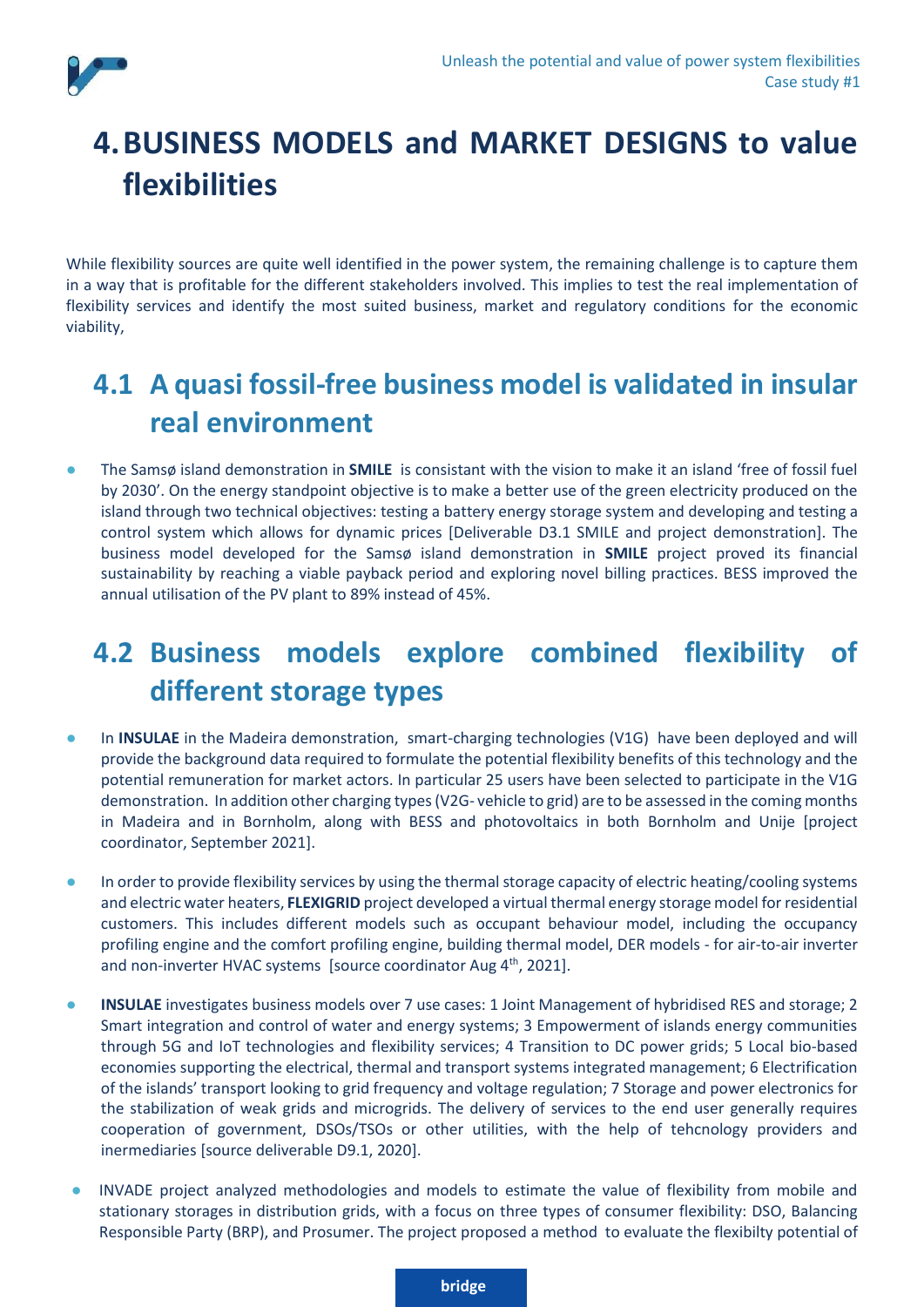

the mentioned solutions and a cost benefit analysis to compare different flexibility options. The most important factors determining the value of each flexibility service to the DSO are identified, with a method for estimating the combined value of two or more of these services [project deliverable D5.2, 2017].

- The Norwegian pilot in INVADE highlights the value of combining various use cases: the different use cases separately have limited savings compared with a combination of the different use cases. The most efficient and cost saving is to combine the different use cases in one solution). Total savings in average for all the pilots in Norway which could be combined in one solution amount to 580€ by using battery in combination with PV and eV-charging with a breakdown of savings per use case [Source INVADE project coordinator, Sept 2021]:
	- **Optimised own production, PV + Battery: 44 € saved per year**
	- **Power tariff/ peak shaving, eV + Battery:** respective daily savings amount to 0,93€ for eV and 0,49€ for batteries
	- Time of Use, eV + Batteries: respective daily savings amount to 0,04€ for eV and 0,02€ for batteries.

# <span id="page-11-0"></span>**4.3 Awareness-raising and co-creation processes succeed in fostering citizen engagement**

- **INSULAE** deploys a series of workshops for engaging local citizens to cleaner energy and the creation of energy communities, in particular exploring criticalities such as use of energy data for non-energy services, or the market organisation (tariffs, and regulation of the demand side organised in communities). They are supported by regulatory framework analyses in each islandic context. In **Unije** and **Madeira** where the highest levels of community engagement were required initial workshops<sup>1</sup> attracted 34 and 44 attendees respectively. In **Unije** this represents 40 % of the local permanent population, 85. Additional actions have reached many more local citizens and other stakeholders. The creation of visualisation tools and digital engagement tools to be used within the households (in **Unije**) or for vehcle charging (in **Madeira**) can leverage other included functionalities to increase engagement with energy usage. These take the form of applications with easy to use interfaces.
- **INSULAE** has designed its replication strategy around the motivation of local stakeholders to 7 new business models (see section [4.2\)](#page-10-2). It relies upon the use of an investment planning tool combined with demonstrator replication actions, hence empowering local authorities mapping their future energy system scenarios. The created local market with higher acceptance for the future business models fully consistent with infrastructure changes constitutes, by construction, an authority and societal driver going alongside the market driver.
- **In SMILE**, social campaigns rose interest of hundreds of potential participants in the proposed demonstrations. In Madeira, for supporting the end-user engagement, the platform *EnergiasMaderia* was developed to be an interactive information source with independent and relevant content about energy, in particular photovoltaic energy for self-consumption which is one of the key topic of some local SMILE pilots.

# <span id="page-11-1"></span>**4.4 Simulations of zonal vs. nodal market architectures show the importance of forecast errors**

**OSMOSE** is completing a large set of simulations about different market architectures, both zonal and nodal, that would allow an optimal flexibility mix. Preliminary results show that the load forecast errors at nodal scale are far higher than at zonal or country scale, and that such errors reduce significantly only a few hours before real time. Forecast uncertainties are therefore a key element to be reflected in market design studies, as they

<sup>1</sup> At current stage with demonstrator just starting, only data on number of locals reached are provided, but it is expected that the replication activities will greatly increase these numbers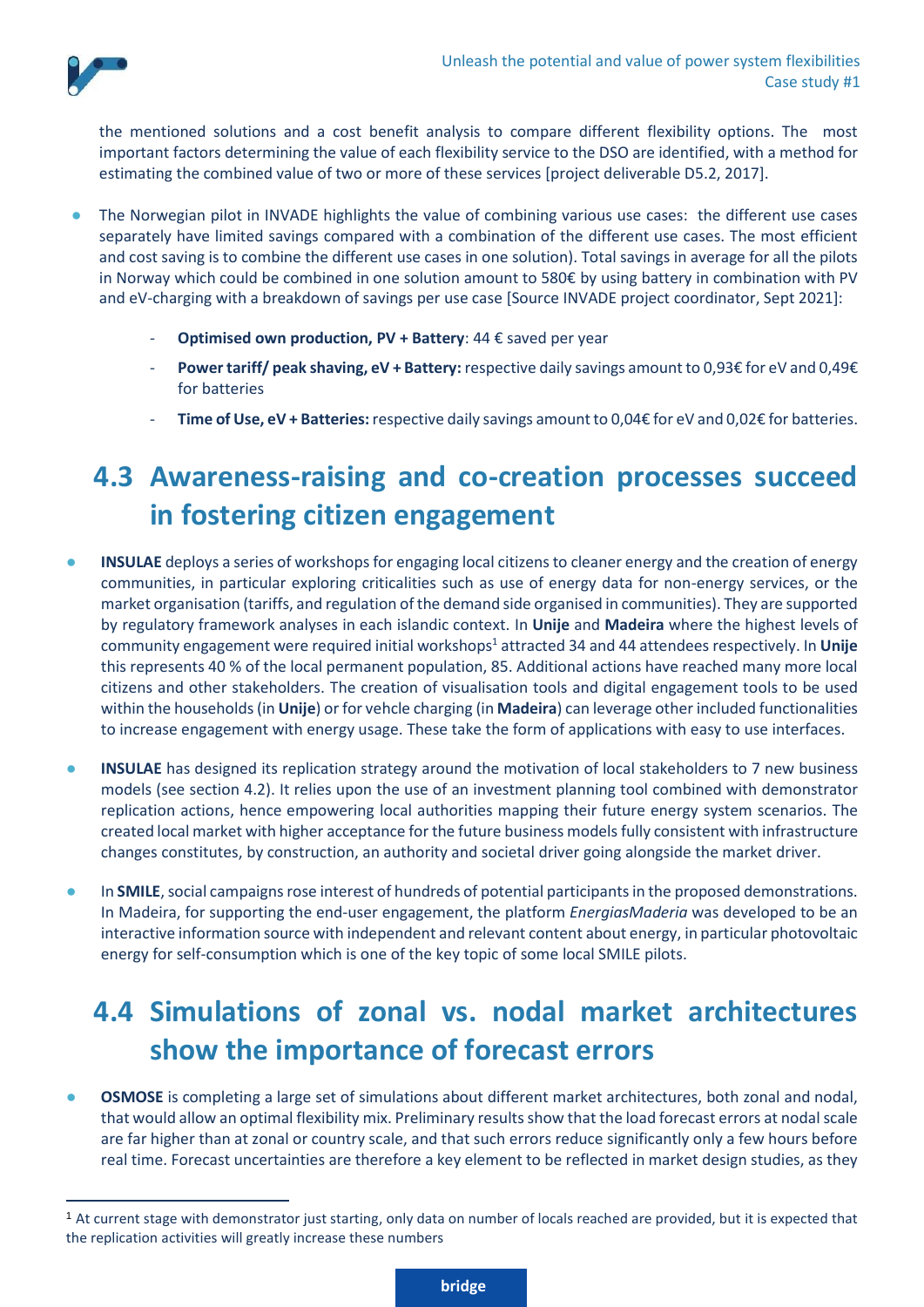

impact how market opportunities are leveraged by market participants and how power system operators respond subsequently. Nodal market designs remain very challenging to model and simulate in practice. [OSMOSE Webinar on WP2 preliminary results, 2021]

# <span id="page-12-0"></span>**4.5 Specific recommendations are issued about capacity planning and regulatory evolutions**

- From the **SMILE** project**,** recommendations on electricity storage, smart charging of eV, isolated systems or energy communities have been formulated for replicability in isolated power systems. In particular, with respect to electric storage, specific recommendations regarding "double-charging" issue were provided in 2019 [source: BRIDGE questionnaire 2021]. Indeed, as storage facilities need to first consume electricity to replenish their capacity, before generating electricity in a second time when feeding it into the grid, they are submitted to the fees and taxes related to each of these two phases. Actually, the 2019 Electricity Directive provided a legal framework for electricity storage, with a definition, rules for ownership and operation, and indications (although only indirectly) on ending the current situation that results in double-charging. Regarding the ending of double-charging, SMILE, in its recommendations analysed three potential options for the Member States: 1) Member States can decide to impose taxes and fees only on the electricity injected by a storage equipment to the grid. 2) Member States can impose taxes and fees only on the electricity taken from the grid by the storage asset; 3) Member States can impose taxes and fees only on the difference between the electricity taken from the grid and the electricity injected into the grid by the storage asset: the energy losses. From the analysis, the second or the third option seem best suited to incentivise the deployment of the most efficient storage technologies available and limit energy losses. In both cases, the lower the conversion losses, the higher the benefits for the storage operator. Out of these two options, the last one would most incentivise the deployment of storage and more importantly reduce energy losses, although it might be the costlier for the state and the TSO (source: SMILE deliverable D7.1 "Regulating Electricity Storage" pag.49, "Recommendation 2" <https://cordis.europa.eu/project/id/731249/results> ).
- The investment planning tool developed in **INSULAE** will provide decision support to island planners to map future energy possibilities and their effects, helping make key decisions on the required future energy mix.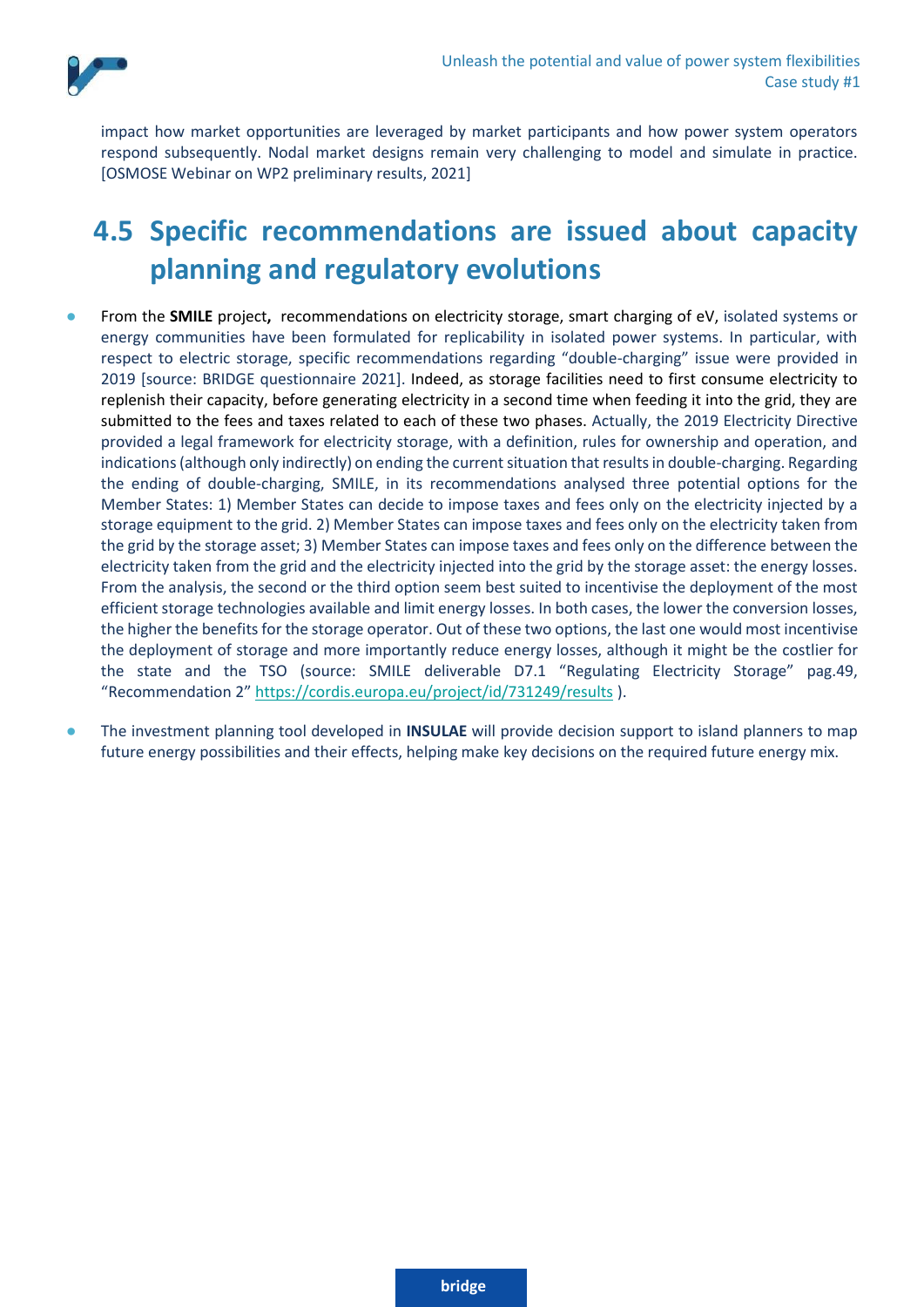

# <span id="page-13-0"></span>**5.INVOLVEMENT OF FLEXIBILITY PROVIDERS to maximise the volume of flexibilities**

This section deals with the real-life implementation and testing of RES and demand-side flexibilities to evaluate their potential for scale up and replication and their ability for effective integration.

# <span id="page-13-1"></span>**5.1 Coupling flexibilities from transport, heating, storage and water to increase RES share proves technically viable in islands**

All three demonstrators of the **SMILE project** in the Orkney island, Samsø<sup>2</sup> and Madeira deal with the integration of multiple types of demand-side flexibility. Special attention is paid to flexibility from sector coupling (heating and transport sectors) [source coordinator, September 2021].

- The **Madeira Regional demonstrator** included 5 different pilots: the first two pilots were related to the increase of self-consumption in micro-producers based on PV installation thanks to DSM services and the installation of BESS (8 kWh). More in details, pilot 1 targeted residential applications whereas pilot 2 devoted to commercial applications. 22 micro-producers (commercial and residential) were engaged in the project. Pilot 3 and 4 were related to smart charging of electric vehicles and pilot 5 deals with Voltage/Frequency control and Load Levelling and Peak Shaving at the Distribution Substation Level: a 80 kWh BESS was installed in the framework of pilot 5. With respect to pilot 1 and pilot 2, the control strategy allowing to pre-charge the BESS during off-peak periods proved to be the most profitable. Regarding pilot 5, the BESS installed at the Low Voltage distribution sub-station reduced the load peak by 70%.
- **The Orkney demonstrator** focused on demonstrating two different types of controllable demand over the region: domestic heat installs and electric vehicles charging. 45 homes were equipped with a variety of different technologies(Phase Change Material based Thermal Batteries, Air Source Heat Pumps, residential BESS (8kWh)) implemented in four different architectures to test combined flexibilities. Furthermore, more than 60 homes (equipped with storage heaters and/or hot water cylinders) were added as additional controllable loads. The overall scope was to demonstrate that the operation of a DSM system and energy storage can be used to increase electrical demand at times of high RES production, thereby safely reducing local network constraints, and increasing the renewable energy production capacity of existing RES infrastructure - specifically 2 x 900 kW wind turbines owned by local community energy organisations by reducing curtailment.
- The core of the **Samsø** Regional Demonstrator is the DSM system for the Ballen marina including a battery energy storage system (BESS). The Marina annual demand is around 105 000 kWh. The PV plant estimated annual yield is 56 000 kWh. A BESS (237 kWh) was developed, installed and tested on the field during SMILE. The BESS improved the annual utilisation of the PV plant to 89% instead of 45%. The overall measured degree of self-supply in the Ballen Marina is 43% thanks to the BESS (without the BESS the value drops at 26%). A heat pump covering 100% of the heating demand in the harbour master's office was installed. 340 boat connection points (sockets) equipped with a smart meter have been installed in the Marina. The overall energy control has been implemented including a deterministic control algorithm considering 24 hour ahead that forecasts electricity price and real time measurements of load.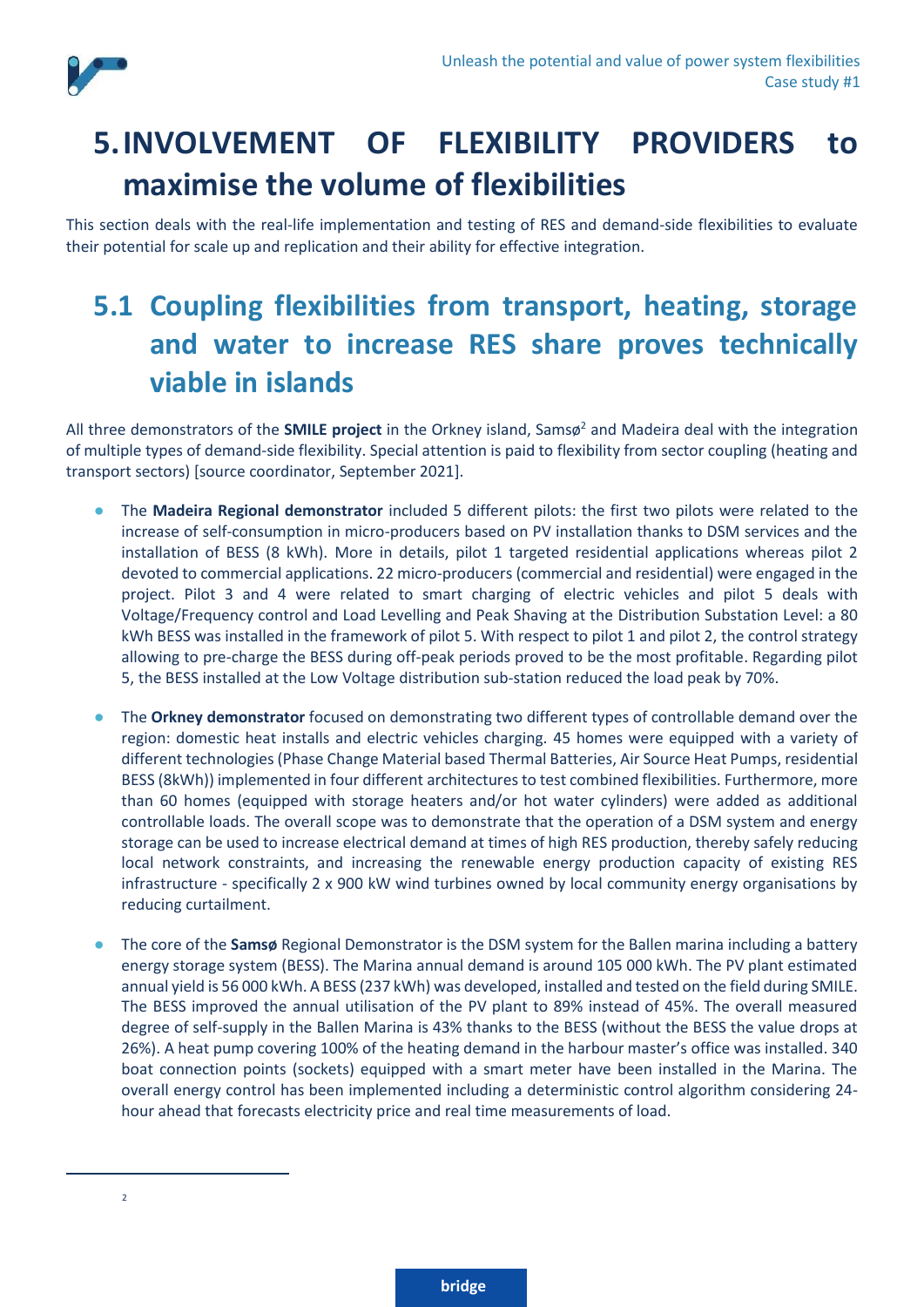

- **INSULAE** demonstrations include in Unije a 1.4 MW PV (1MW grid connection) and 0.4MW/1 MWh BESS with power electronics for generation flexibility. This is also coupled with the desalination plant and entire water system to look at flexibilities that this synergy can provide to the interconnected island system. [project coordinator, September 2021]
- Still in INSULAE, In Bornholm a DC microgrid with a novel 288kWh BESS coupled to 61kW of PV production and 2 EV fast charging stations (combined 150kW) seeks to find efficiencies compared to more traditional PV connections and maximise local independence/self consumption. Additionally a virtual power plant centered on a combined electricity and heat biogas plant but with wind and PV generation in the local network also seeks to optimise the system components through simulation and testing. The biogas plant could be a valuable buffer during peak RES generation with the use of an electrolyser, or using the generated biogas as a dispatchable renewable energy source. [project coordinator, September 2021]
	- In Madeira the key objective of demonstration is the use of eV charging V2G and V1G; and BESS plus BMS systems as potential flexibility sources. Following a selection process, 25 eligible users were selected to participate in the V1G upcoming demonstration. One of the benefits for participants letting their eV batteries available for V2G, consisting in getting free energy for the charges of the vehicles<sup>3</sup> [project coordinator, September 2021]

# <span id="page-14-0"></span>**5.2 Upgrading large industrial sites to provide load flexibility is challenging**

● The Italian demonstration in **OSMOSE** involves 7 industrial load sites that will contribute to congestion management, voltage control and Automatic Frequency Restoration (aFRR). Upgrading the industrial sites to provide flexibility revealed to be seriously challenging due to the number, variety and complexity of plants involved, and the number of suppliers to be involved for each site. [OSMOSE website news, 2021]

### <span id="page-14-1"></span>**5.3 Wind power generators are testing the provision of Automatic Voltage Control and synthetic inertia**

In **OSMOSE WP5**, two wind parks are also experimenting the provision of Automatic Voltage Control and synthetic inertia: the ongoing tests proved the static and dynamic capability of the plants in providing the requested reactive power. Regarding synthetic inertia, dedicated controls use the available mechanical inertia of wind turbines to instantaneously reduce or inject power. The experiment will be completed by end 2021. [OSMOSE website news, 2021]

<sup>3</sup> although this is still under analysis by the National regulator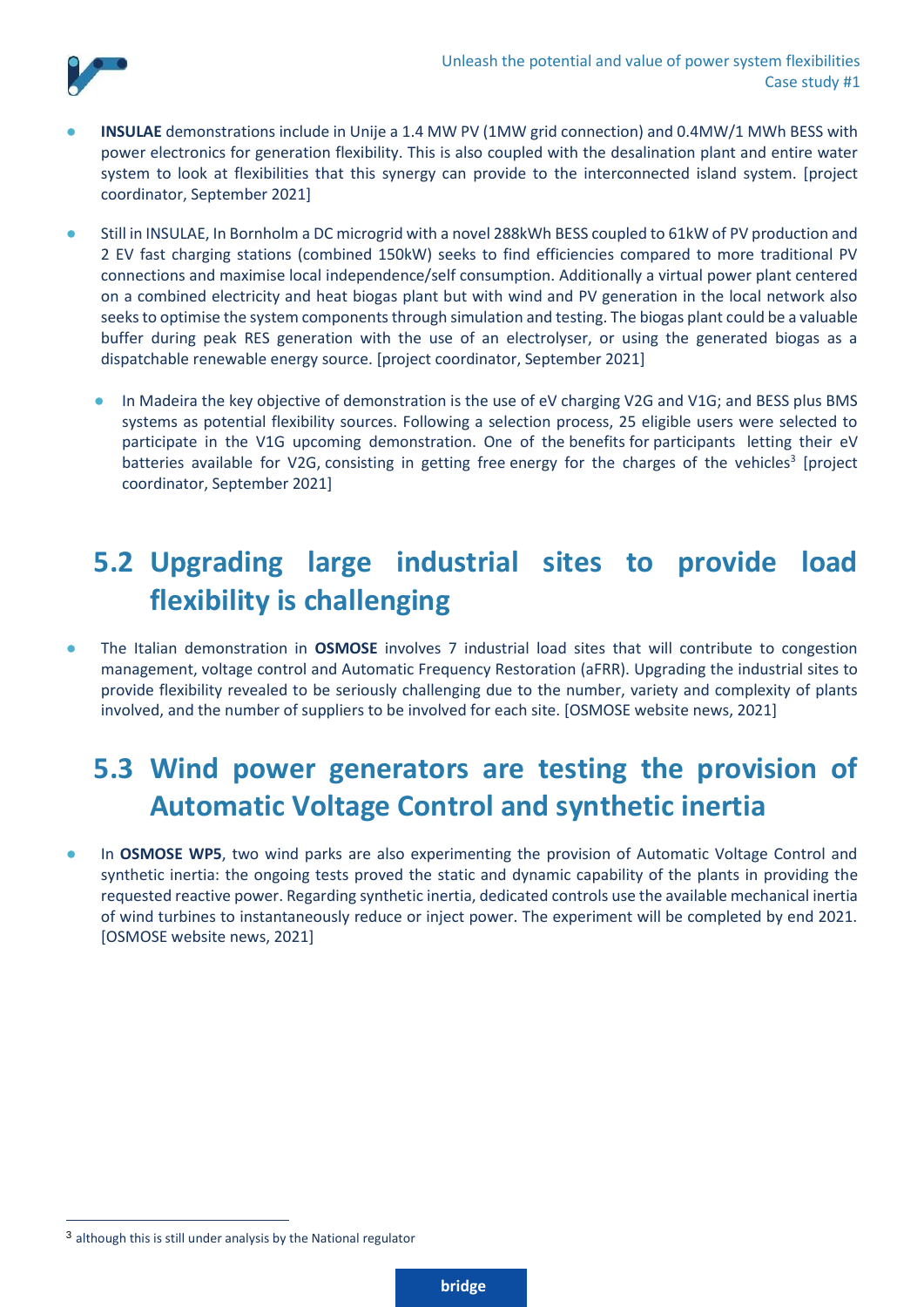

# <span id="page-15-0"></span>**6. KEY TAKE AWAYS: facts & figures**

Regarding **harmonised digitalisation to implement flexibilities,** the OSMOSE, FLEXIGRID, INSULAE and SMILE projects brought the following:

- At distribution level, forecast and control algorithms are tested to handle jointly flexibility and system security
- 5G and IoT solutions are explored as drivers for customer adoption
- Data storage services facilitate the integration of IT solutions
- At transmission level, a flexibility bidding platform is developed and tested in a cross-border area
- To support grid stability against RES deployment, grid forming controls have proven their feasibility
- Interoperability is improving thanks to revised processes and protocols.

| <b>HARMONISED DIGITALISATION to implement flexibilities</b> |                                                                                                                                                                                                           |  |  |
|-------------------------------------------------------------|-----------------------------------------------------------------------------------------------------------------------------------------------------------------------------------------------------------|--|--|
|                                                             | EU distribution grids in FLEXIGRID demonstrating interoperable, reliable and replicable ICT<br>solutions                                                                                                  |  |  |
|                                                             | Demonstration of end-to-end interoperability between intelligent electronic devices at<br>electrical substations, using an enhanced version of the IEC61850 standard (OSMOSE WP7,<br>2020)                |  |  |
|                                                             | Technical feasibility of grid forming and the provision of synchronization services with off-<br>the-shelf voltage source converters in battery energy storage systems (OSMOSE WP3<br>demonstrator, 2021) |  |  |
| 5 ms                                                        | The Factory Acceptance Tests of OSMOSE WP3 demonstrated a transient response by grid<br>forming controls below 5 ms (compared to 100 ms for frequency restoration reserves FRR),<br>2020                  |  |  |

*See sectio[n 3](#page-7-0) for context and references of the above facts and figures.*

Regarding **business models & market designs to reach profitability of flexibility services,** the OSMOSE, FLEXIGRID, INSULAE and SMILE projects brought the following:

- A quasi fossil-free business model is validated in insular real environment
- Business models explore combined flexibility of different storage types
- Awareness-raising and co-creation processes succeed in fostering citizen engagement
- Simulations of zonal vs. nodal market architectures show the importance of forecast errors
- Specific recommendations are issued about capacity planning and regulatory evolutions.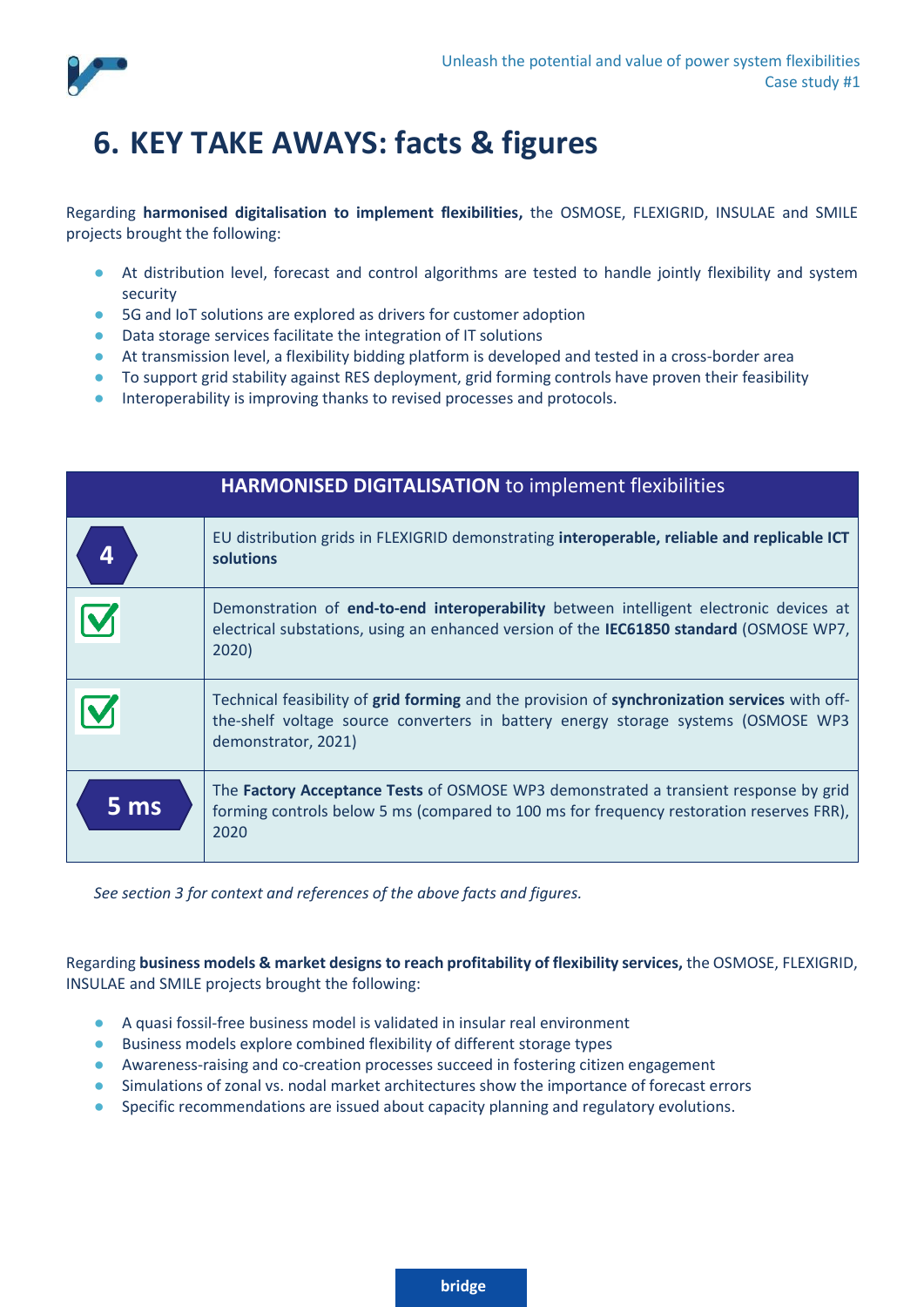

| <b>BUSINESS MODELS &amp; MARKET DESIGNS</b> to reach profitability of flexibility services |                                                                                                                                                                                                                                                                                                                                           |  |  |
|--------------------------------------------------------------------------------------------|-------------------------------------------------------------------------------------------------------------------------------------------------------------------------------------------------------------------------------------------------------------------------------------------------------------------------------------------|--|--|
| 70%                                                                                        | The level of ambition targeted in INSULAE project of 70% cost reduction for RES-based systems<br>compared to diesel imports appears as sound and achievable at the current stage of progress<br>based on the 7 use cases, each with a specific business model offering a wide replicability<br>potential (source : project website, 2021) |  |  |
| 89%                                                                                        | Annual utilisation of the PV plant in SMILE with BESS is doubled (reaching 89% with BESS vs.<br>45% without).                                                                                                                                                                                                                             |  |  |
|                                                                                            | Load forecasting errors are at least 50% higher at nodal scale than at zonal scale [OSMOSE<br>WP2 webinar, May 2021], a key component to be taken into account in market design<br>studies.                                                                                                                                               |  |  |
| 50%                                                                                        | $0.12 -$<br>0.08<br>Geographical scope<br><b>RMSE</b><br>France<br>substation<br>zone<br>$0.04 -$<br>0.00<br>10<br>20<br>30<br>Time before real time (h)<br>Root Mean Square error on load forecasting at Substation/zonal/country levels in OSMOSE WP2 simulations                                                                       |  |  |
|                                                                                            | Total savings in average for all the pilots in INVADE demo in Norway, being combined in one<br>solution by using battery in combination with PV and eV-charging [INVADE project<br>coordinator, Sept 2021]. Breakdown of savings per use case:                                                                                            |  |  |
| 580€                                                                                       | Optimised own production, PV + Battery: 44 $\epsilon$ saved per year<br>Power tariff/ peak shaving, eV + Battery: respective daily savings amount to 0,93€ for eV<br>and 0,49€ for batteries                                                                                                                                              |  |  |
|                                                                                            | Time of Use, eV + Batteries: respective daily savings amount to 0,04€ for eV and 0,02€ for<br>batteries.                                                                                                                                                                                                                                  |  |  |

*See sectio[n 4](#page-10-0) for context and references of the above facts and figures.*

Regarding **the involvement of flexibility providersto maximize the volume of flexibilities**, the OSMOSE, FLEXIGRID, INSULAE and SMILE projects brought the following:

- Coupling flexibilities from transport, heating, storage and water to increase RES share proves technically viable in islands
- Upgrading large industrial sites to provide load flexibility is challenging
- Wind power generators are testing the provision of Automatic Voltage Control and synthetic inertia.

**bridge**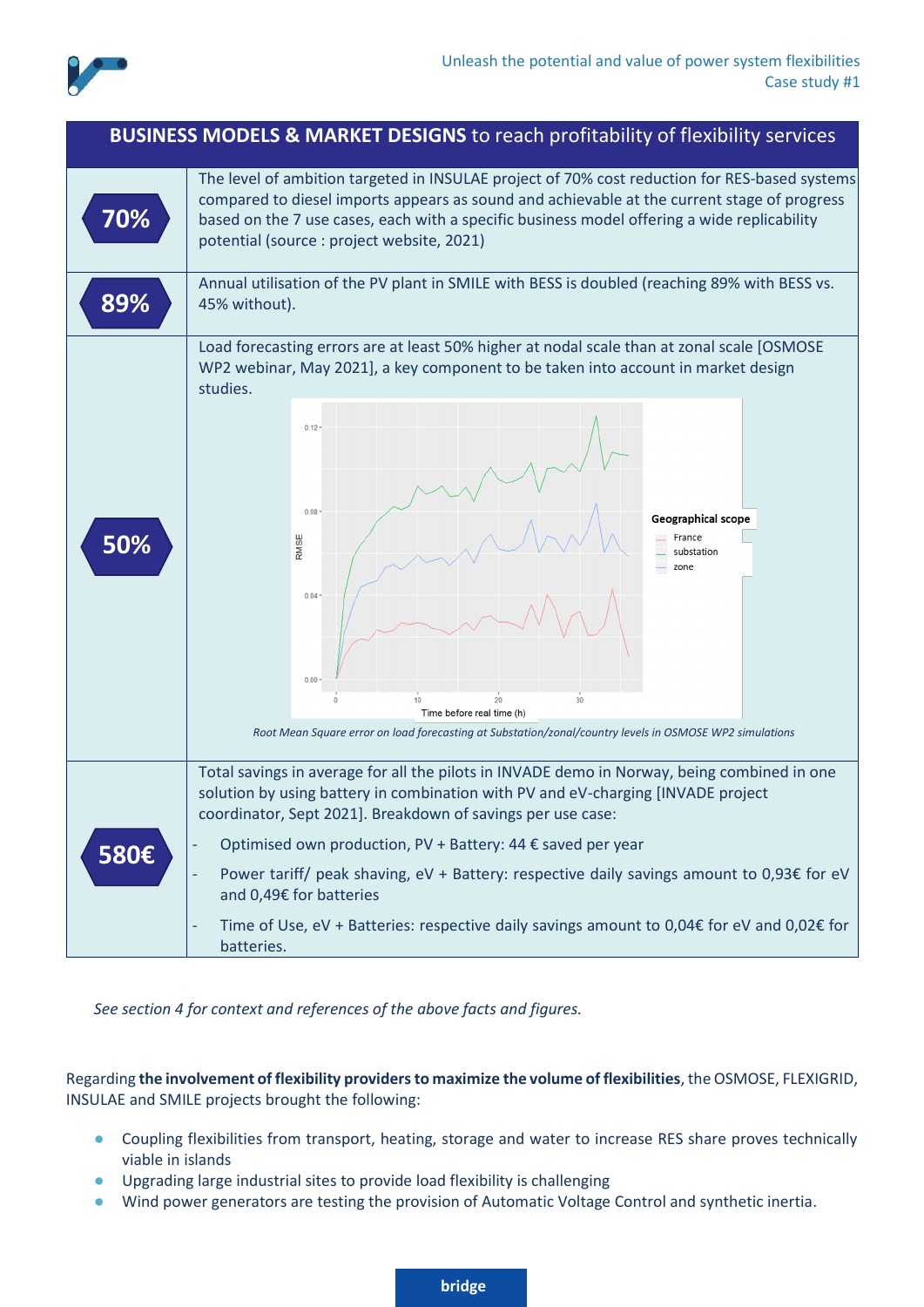

### **INVOLVEMENT OF GENERATORS & END-USERS** to maximise the volume of flexibilities

| <b>88 MW</b> | Flexibility capacities of 88MW for congestion management, 5.5MVar for voltage control<br>and 0.4MW for aFRR made available through 7 industrial loads in the Italian<br>OSMOSE demonstration. [OSMOSE website news, 2021] |
|--------------|---------------------------------------------------------------------------------------------------------------------------------------------------------------------------------------------------------------------------|
|              | The 3 lighthouse INSULAE demos constitute a proof of concept of an island operated in a<br>100% RES generation mode                                                                                                       |
| 100          | More than 100 homes were involved in the DSM load feasibility demonstration in the<br>Orkney Islands in SMILE.                                                                                                            |

*See section [5](#page-13-0) for context and references of the above facts and figures.*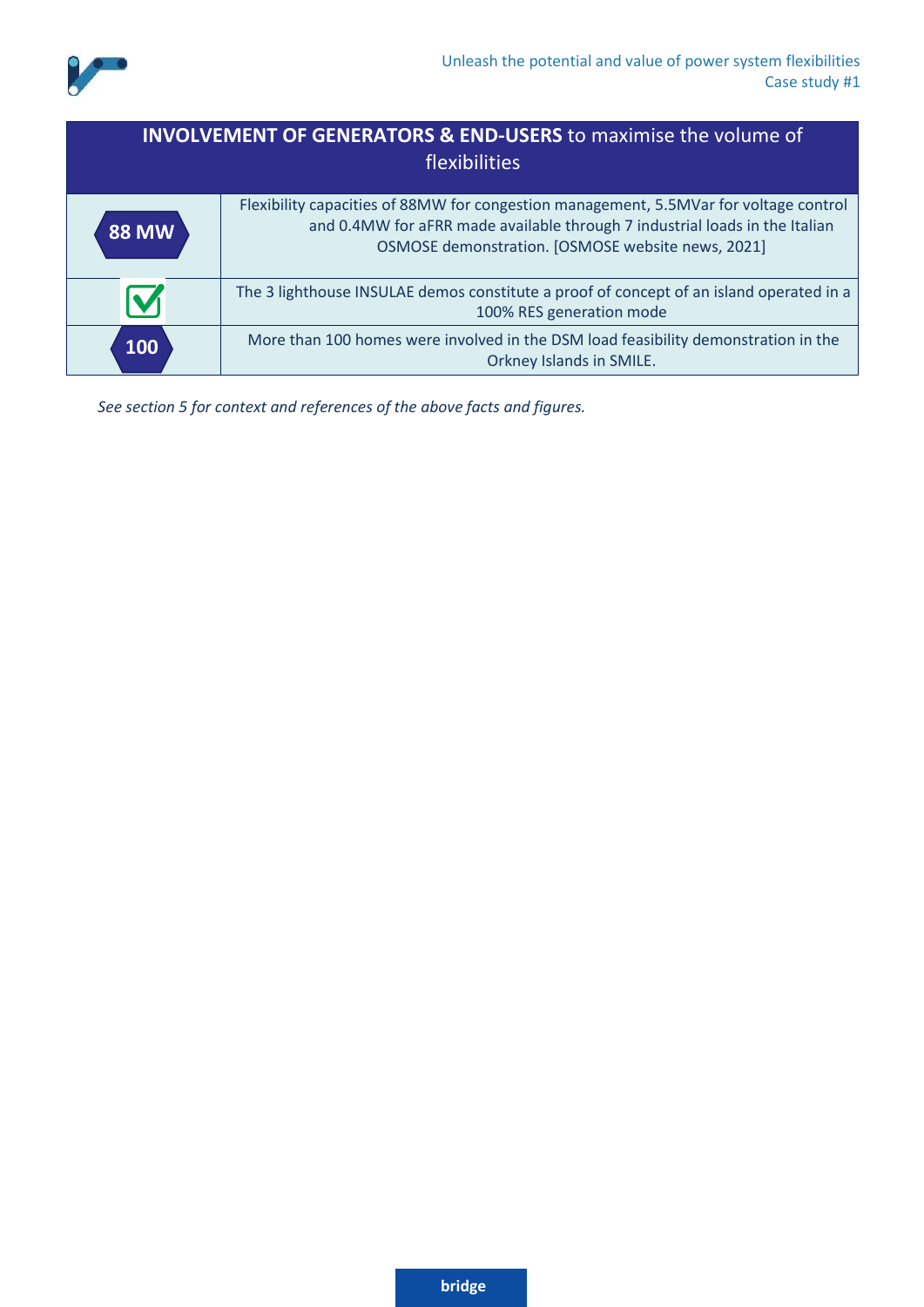

# <span id="page-18-0"></span>**References**

#### Timeline of the projects studied:



### **Projects information**

| <b>Bridge project</b>                                                                                                                           | Call                                                                                                                                                                    | Goal                                                                                                                                                                                                                                                                                                                                                                            | <b>Website</b>                       | <b>Coordinat</b><br>or $/$<br><b>Contact</b> |
|-------------------------------------------------------------------------------------------------------------------------------------------------|-------------------------------------------------------------------------------------------------------------------------------------------------------------------------|---------------------------------------------------------------------------------------------------------------------------------------------------------------------------------------------------------------------------------------------------------------------------------------------------------------------------------------------------------------------------------|--------------------------------------|----------------------------------------------|
| <b>SMart IsLand</b><br><b>Energy systems</b>                                                                                                    | LCE-02-2016 -<br>Demonstration of<br>smart grid, storage<br>and system<br>integration<br>technologies with<br>increasing share of<br>renewables:<br>distribution system | The SMILE project aims at<br>demonstrating different innovative<br>technological and non-technological<br>solutions in large-scale smart grid<br>demonstration projects in islands,<br>paving the way for their introduction<br>in the market in the near future.                                                                                                               | http://www<br>.h2020smile<br>.eu/    | <b>RINA</b><br><b>CONSULTI</b><br>NG SPA (I) |
| <b>FLEXI GRID</b><br>(864579)<br>Interoperable<br>solutions for<br>implementing<br>holistic FLEXIbility<br>services in the<br>distribution GRID | LC-SC3-ES-1-2019 -<br><b>Flexibility and retail</b><br>market options for<br>the distribution grid                                                                      | FLEXIGRID improves the distribution<br>grid operation making it more flexible,<br>reliable and cost-efficient through the<br>development of 8 solutions<br>interoperable with the IT systems<br>used by the energy stakeholders                                                                                                                                                 | www.flexigr<br>id-h2020.eu           | <b>FUNDACI</b><br><b>ON CIRCE</b><br>(E)     |
| Maximising the<br>impact of<br>Innovative energy<br>approaches in the<br><b>EU Islands</b>                                                      | LC-SC3-ES-4-2018-<br>2020 - Decarbonising<br>energy systems of<br>geographical Islands                                                                                  | INSULAE aims at helping islands find<br>locally produced, sustainable and low-<br>cost energy sources. Through 7<br>replicable use cases at 3 Lighthouses,<br>it aims to demonstrate their capability<br>to evolve RES-based systems up to 70<br>% cheaper than diesel. The project<br>also designs an investment planning<br>tool to be displayed at four Follower<br>Islands. | http://www<br>.insulae-<br>h2020.eu/ | <b>FUNDACI</b><br><b>ON CIRCE</b><br>(E)     |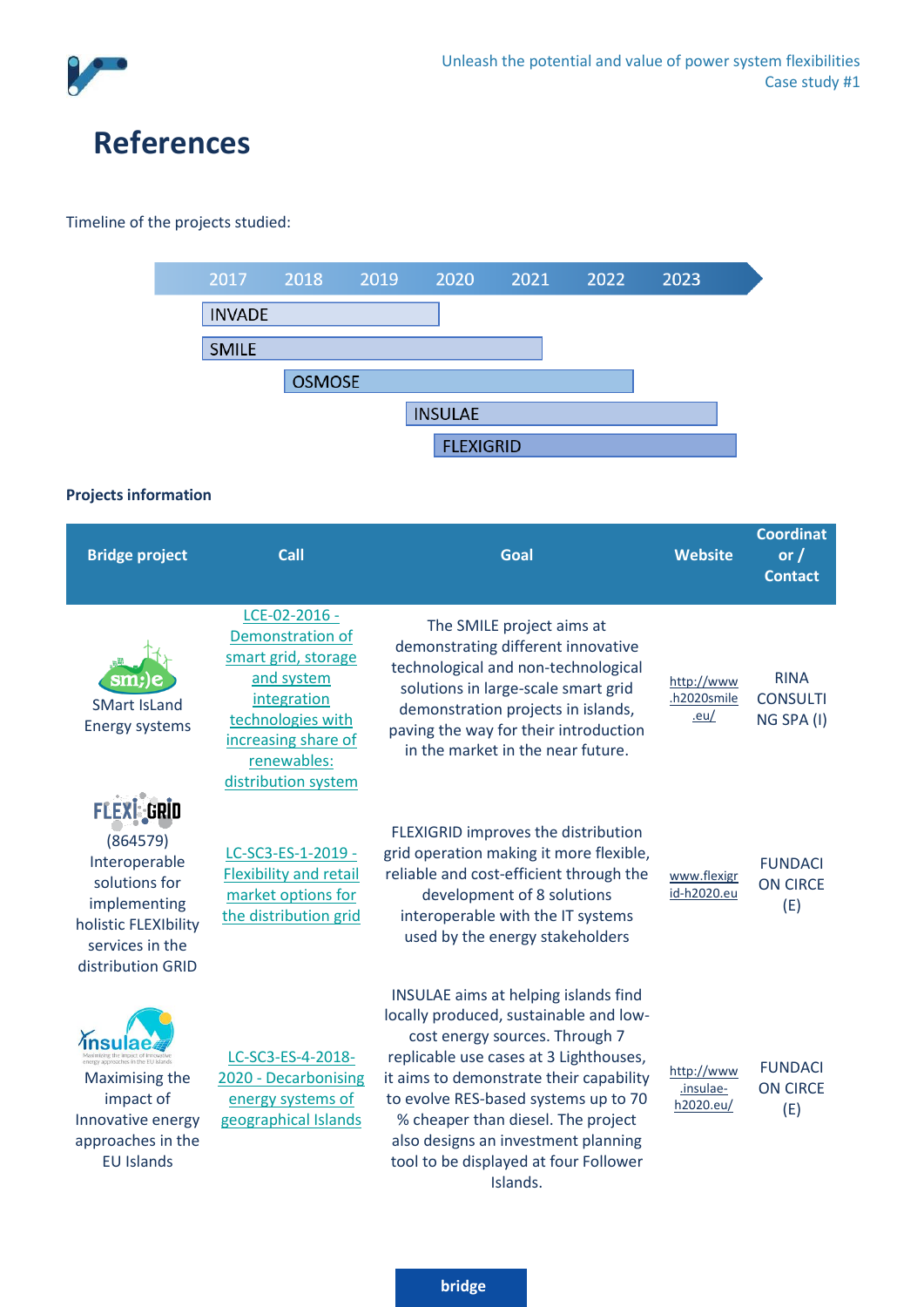

### OSMOSE

Optimal System-Mix Of flexibility Solutions for European electricity

[with smart](https://cordis.europa.eu/programme/id/H2020_LCE-04-2017/en) 

[and storage](https://cordis.europa.eu/programme/id/H2020_LCE-04-2017/en) 

[increasing share of](https://cordis.europa.eu/programme/id/H2020_LCE-04-2017/en)  [renewables](https://cordis.europa.eu/programme/id/H2020_LCE-04-2017/en) 

LCE-02-2016 - Demonstration of smart grid, storage and system

technologies with increasing share of

distribution system

integration

renewables:

# **INVADE**

[LCE-04-2017 -](https://cordis.europa.eu/programme/id/H2020_LCE-04-2017/en) Demonstration of system integration [transmission grid](https://cordis.europa.eu/programme/id/H2020_LCE-04-2017/en)  [technologies with](https://cordis.europa.eu/programme/id/H2020_LCE-04-2017/en)  OSMOSE addresses flexibility for the integration of renewable energy sources, through a holistic approach to capture "silo-breaking" synergies across needs and sources flexibilities.

[http://www](http://www.osmose-h2020.eu/) [.osmose](http://www.osmose-h2020.eu/)[h2020.eu](http://www.osmose-h2020.eu/) RTE (F)

Smart system of renewable energy storage based on integrated EVs and batteries to empower mobile, distributed and centralised energy storage in the distribution grid.

| https://w | Smart     |
|-----------|-----------|
| ww.invad  | Innovatio |
| eh2020.e  | n Norway  |
| u/        | As        |
|           | (Norway)  |

#### **Credits:**

This brochure is financed by the European Commission and developed by DOWEL Innovation